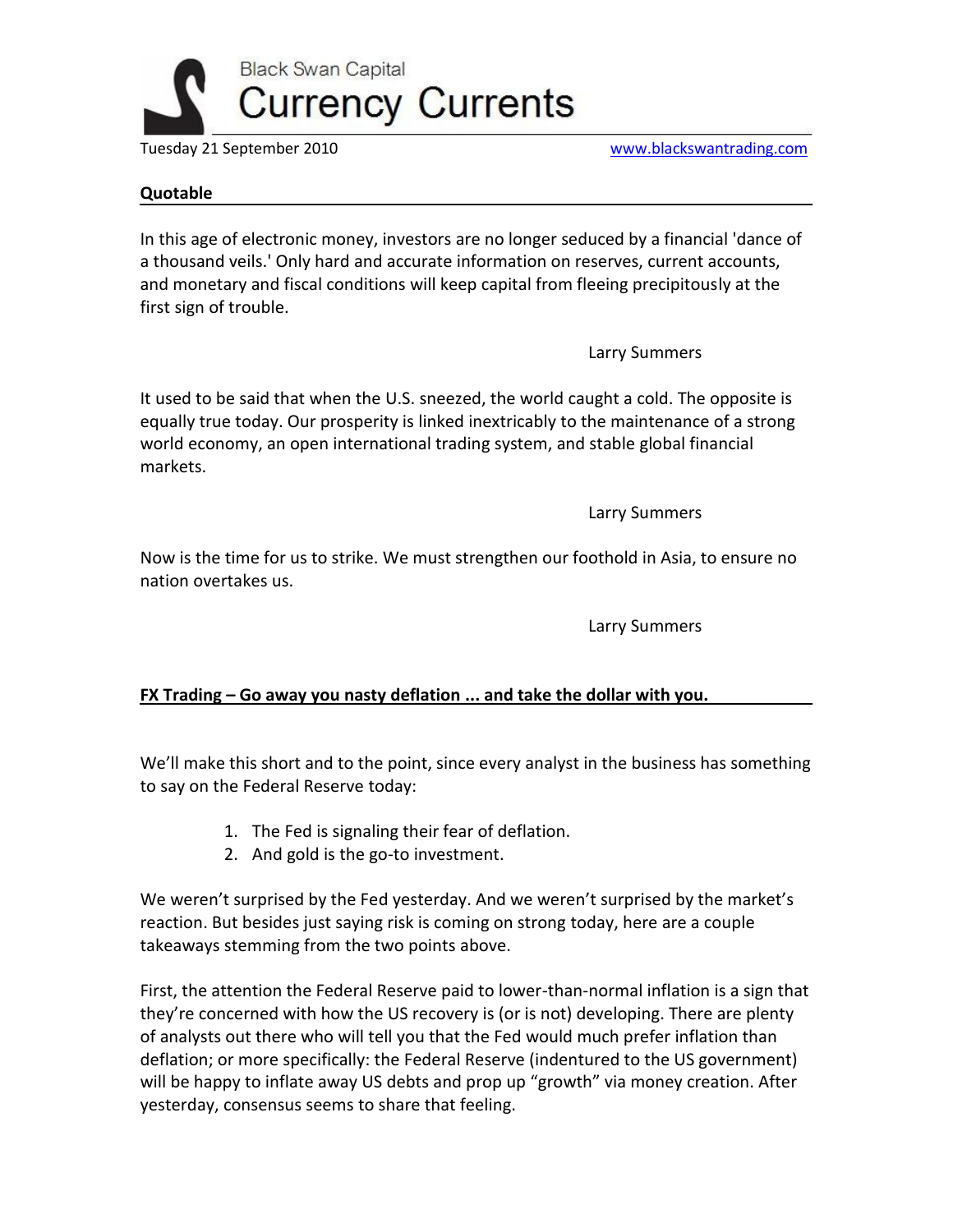[This article](http://www.bloomberg.com/news/2010-09-22/fed-s-concern-over-inflation-broadens-rationale-for-more-easing.html) from Bloomberg.com shows that players keyed off of the inflation rhetoric in yesterday's announcement:

The FOMC said in its statement that it's "prepared to provide additional accommodation if needed to support the economic recovery and to return inflation, over time, to levels consistent with its mandate."

That itchy feeling on the top of our collective head just won't go away. And every time we scratch it we can't help but think "JAPAN."

It was several weeks ago, if not months, when one of the Federal Reserve board members discussed the need to basically take the same steps that Japan did in order to ward of the same fate that Japan suffered and is still suffering.

Doesn't make any sense, does it? Oh well – maybe there are smarter people than us figuring this stuff out. Actually, there's a good chance there are a lot of people smarter than us working on this predicament; but the odds are growing increasingly likely that they have yet to figure it out.

Maybe we're a bit short-sighted and don't know it, but how much more could it hurt at this point to change tack? That does not necessarily mean get crazy tight with money and squeeze to death an economy that's already gasping for air. But it does mean sending a different message, one that may say "hold your breath for a bit" but also implies fresh air is on its way in.

Right now the air is very stale, perhaps even polluted ... and everyone knows it. The US dollar index has apparently decided to stop breathing it in ... or breathing at all. Key support has been broken. This is an ugly chart at the moment. A trap, or are we now very ensconced in the "US muddle through" area which means the dollar gradually works lower -- a lot lower -- on the increasing supply of dollars the Fed pumps out coupled with the below-trend US growth, i.e. the buck loses appeal on both growth and yield comparisons. The implicit policy is sacrificing the dollar to spur global liquidity - we have seen it all before and it is not pretty for dollar bulls -- but quite nice for dollar bears. Instead of the Plunge Protection Team for stocks, we instead get the Dollar Destruction Team for the currency.

**US Dollar Index Daily**: Chart support broken! Green line is 50-day moving average; while the red is the 200-day moving average ...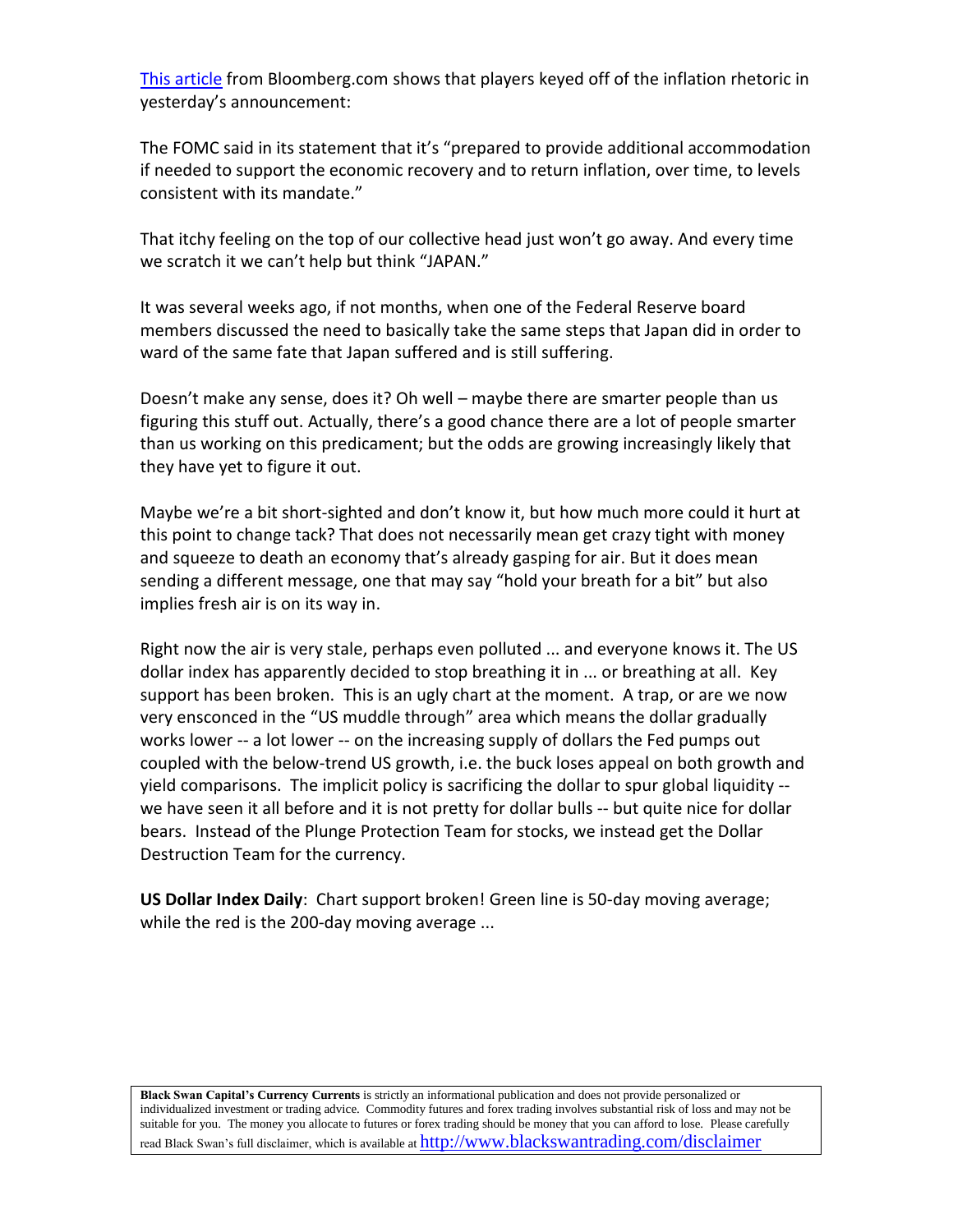

Consensus seems to think November is when we could start to see some easier easing from the Fed. With that in mind, an assault on the US dollar through October may make sense. The view of the market goes a little something like this:

- The Fed is going to do something; but no one knows how much.
- No one wants to hold dollars if the Fed is going to do something.
- What the Fed does is anyone's guess, but after a dollar free-fall in October we could see a dollar recovery in the last few days leading up to the November FOMC meeting.
- And at that point it is open season as the market reevaluates its month worth of expectations and parses them with the Fed's actual activity.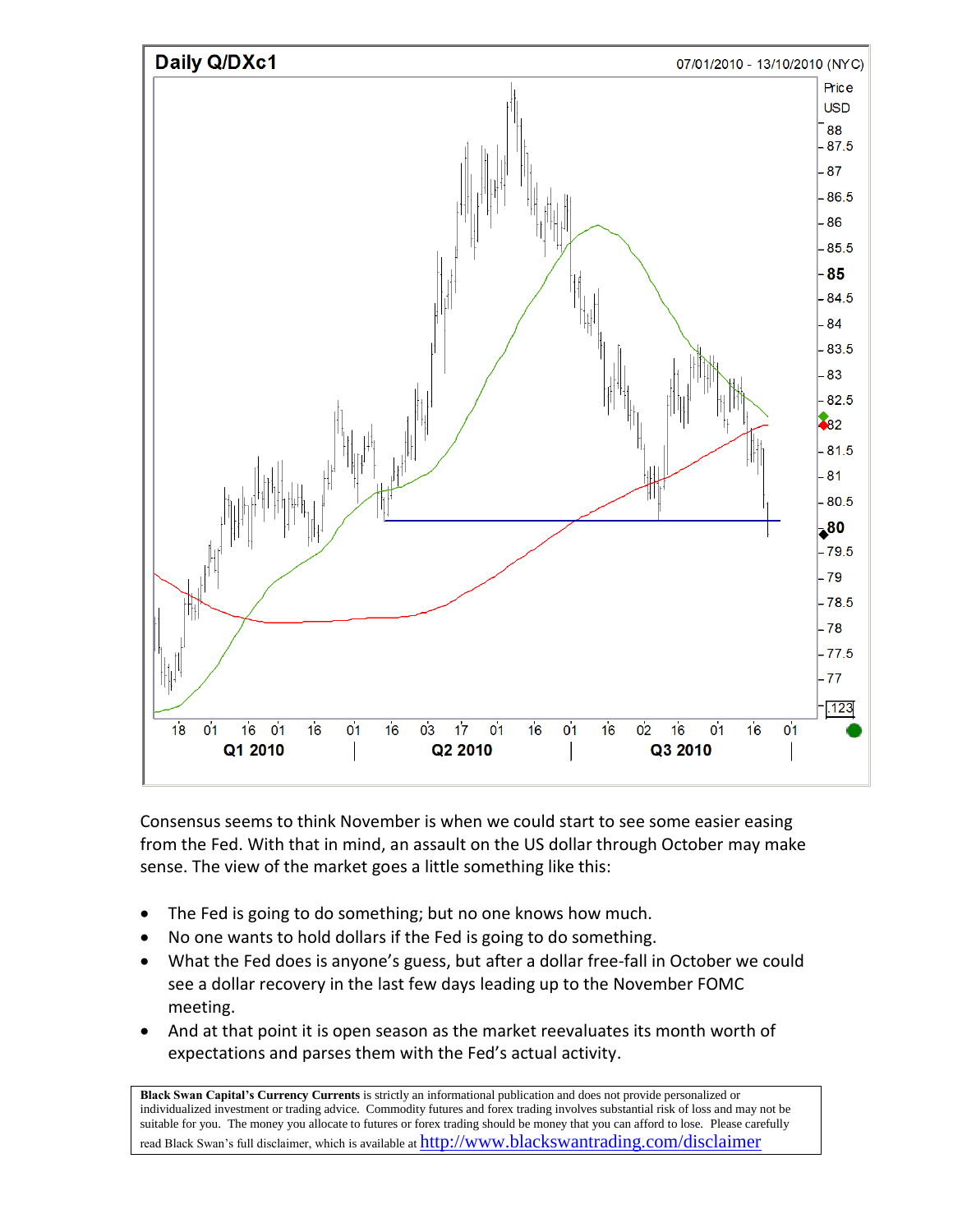Did you get that? The point is: the Fed's telegraphed position does not bode well for the US dollar.

There is the obvious poor performance of the US dollar telling the story; but there's a little more to watch ... like the performance of gold. A very broad, long-term theme we still hold to by a few threads is one where the US dollar rallies on major risk aversion. More than likely such an environment will again be sparked by trouble first out of the Eurozone and then less confidence in China.

Gold is taking a bite out of that theme, as the risk-averse dynamics seem to favor gold over the dollar lately.



**Blue=gold. Black=euro. Purple=S&P 500. Green=US dollar.**

Perhaps it's not even being debated, but gold's move is an absolute safe-haven play that's capitalizing on investors' distaste for, or rather their negative perception of, major fiat currencies; nothing more. And the fact that the S&P 500 price action in the wake of yesterday's Fed move is not sending its own signal of risk appetite (while risk currencies are stronger and US Treasuries are stronger) underscores investors' distaste for dollars. It may take a Halloween sugar-high to get the dollar moving up again. Unfortunately for the buck, that scary day is more than a month away.

Key Point that Could Change this Quickly: China. It seems US-Chinese relations are getting worse. The saving grace for the buck would be a risk bid. We can't guess or forecast that ... but we have to keep that in mind.

## **Parting note:**